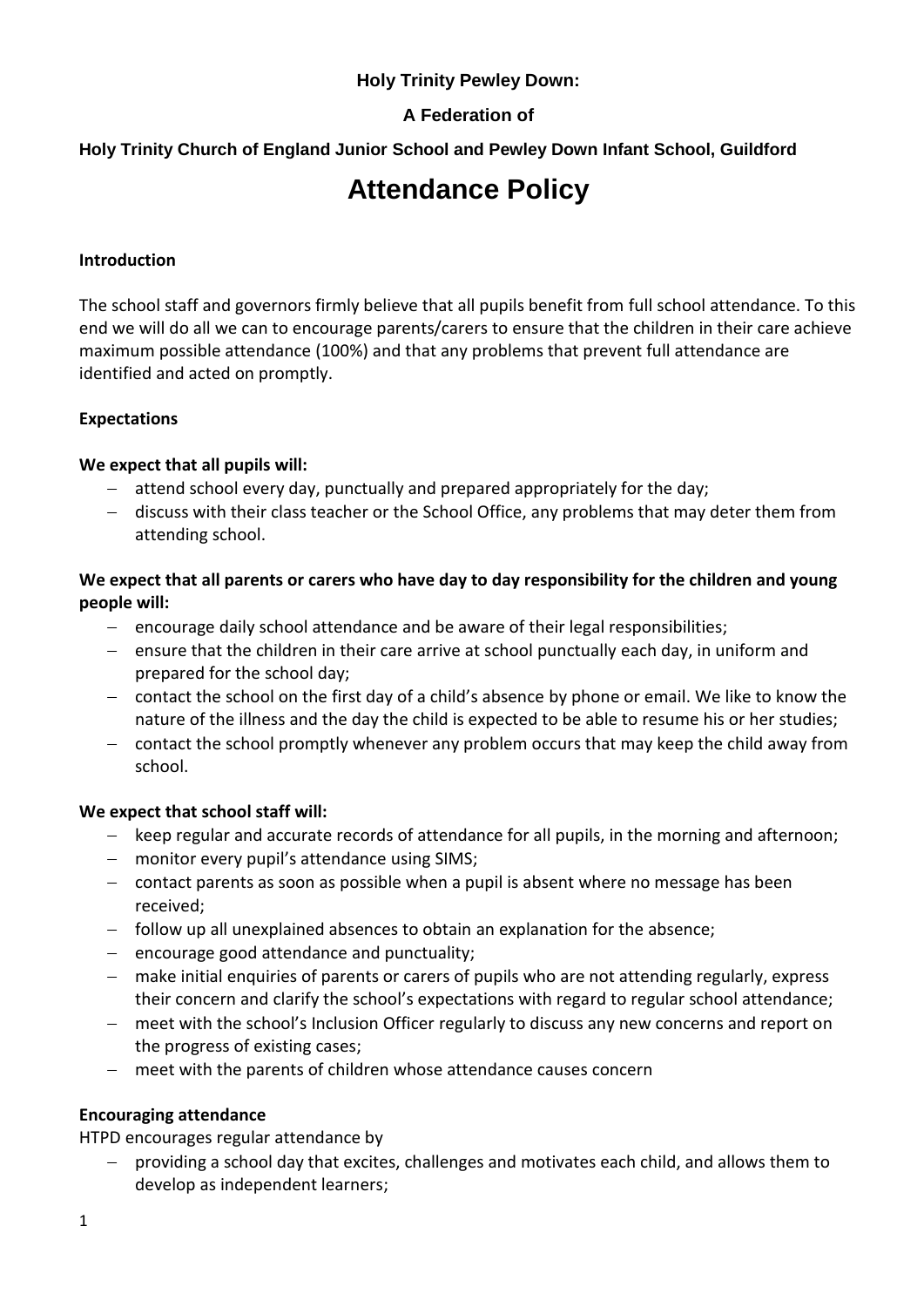- responding promptly to a child's or parent's concerns about the school or other pupils;
- monitoring attendance on a regular basis;
- the Office is able to administer medicines to pupils who have long term medical needs as well as anti-biotics once a pupil is well enough to attend school (please refer to the Administration of Medicines Policy for more details)

#### **Responding to non-attendance**

When a pupil does not attend school we will respond in the following manner:

- If no note or telephone call is received from the parent/carer the school will endeavour to contact them.
- The school will continue to try to contact the parent/carer and invite them into school to discuss their concerns.
- The school will notify parents/carers that if the absence persists a referral will be made to the Inclusion Officer;
- The school will monitor pupils, informing parents/carers in writing of irregular attendance, arranging meetings with them if necessary and referring the family to the Inclusion Officer if the irregular attendance continues.
- Failure to comply with the expectations set by the Inclusion Officer may result in further action or an application for an Education Supervision Order.

#### **Changing schools**

It is important that if a family decides to send their child to a different school that they inform HTPD as soon as possible. A pupil will not be removed from this school roll until the following information has been received and investigated:

- $-$  the date the pupil will be leaving this school and starting the next;
- $-$  the address of the new school;
- $-$  the new home address, if relevant

The pupil's school records will then be sent on to the new school as soon as possible. In the event that the school has not been informed of the above information, the family will be referred to the Inclusion Officer.

#### **Illness**

If a child is unable to attend school because they are ill, parents or carers should contact the school on the first day of the absence by 9.15am either in person or by telephone and inform the school if the absence is likely to extend beyond a day. Other reasons for absence must be discussed with the school each time. An authorised absence may be granted in an emergency (e.g. bereavement). A Request for Exceptional Leave of Absence (Appendix 1) for these absences should be completed in advance wherever possible – see also below.

#### **Dental and medical appointments**

Whilst the school will grant requests for absence for dental and medical treatments during school time, parents/carers are encouraged, whenever possible, to book medical and dental appointments outside of the school day. When appointments during school hours are unavoidable, the school should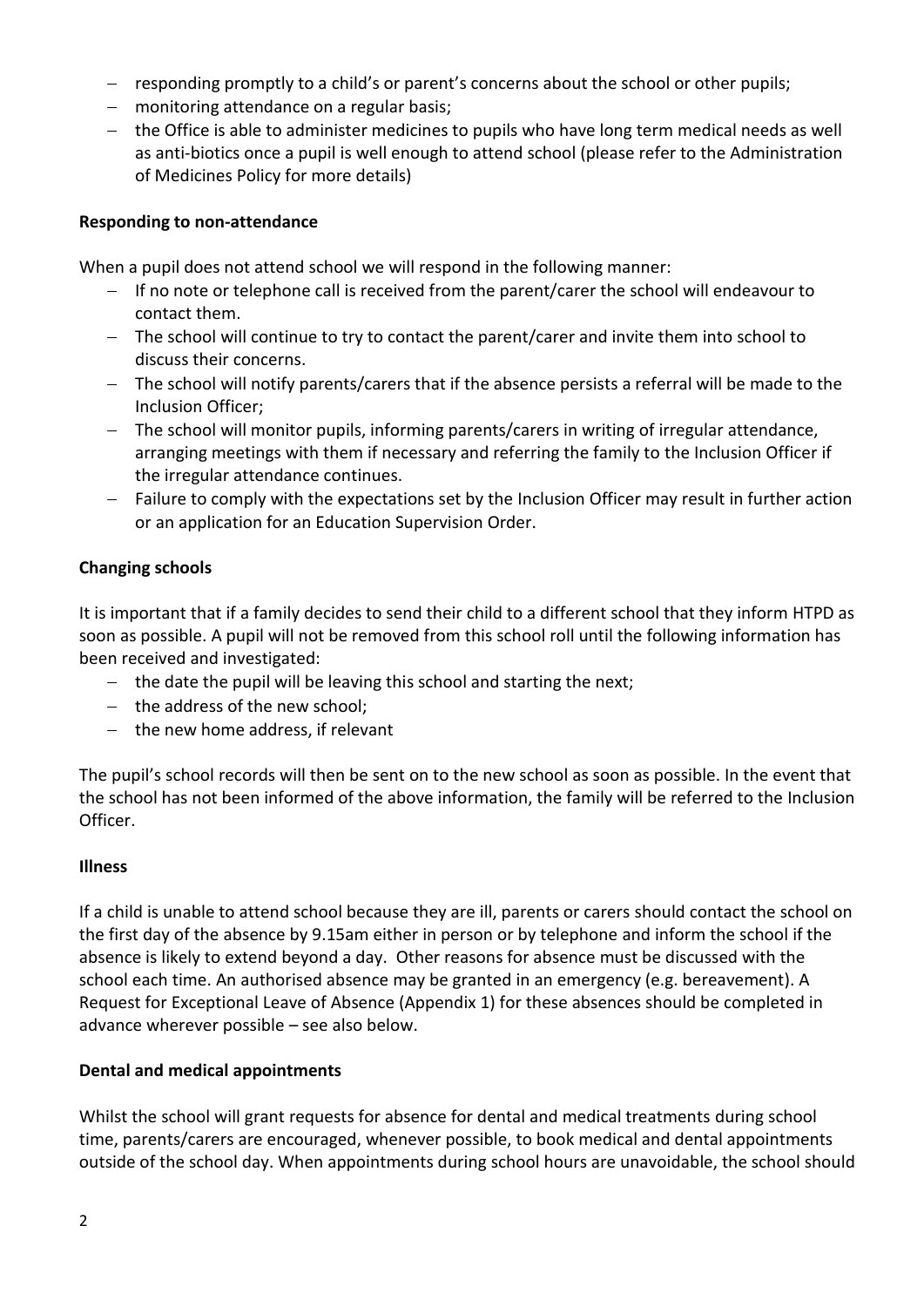be notified of the date and time of the appointment and when the child will be collected and/or returned to school. Evidence of the appointment may be requested in certain instances. **Pupils leaving the premises during the school day**

Wherever possible, parents should try to arrange medical and other appointments outside school time. If this is unavoidable, parents or carers must report to the school office to sign the pupil out and inform the school when they will return.

#### **Lateness**

Lateness is actively discouraged and regular lateness is unacceptable. Lessons begin promptly at 8.40 am each morning on the Junior site and at 9.00 on the Infant site and it is important that children are at school in good time for this. Some of the most valuable learning time takes place in this very first session of the day. Please note that, if pupils arrive after the school start time they will be recorded as late. School registers are closed at 9.00 am (and pupils arriving after this time will be recorded 'as late after close of register' which counts as an unauthorised absence for that session. The pupil's name will be recorded in line with school procedures in case of emergency procedures/fire drills, etc.

#### **Requests for leave of absences during term time**

No parent/carer can demand leave of absence during term-time for their child as a right and authorisation cannot be given retrospectively. Permission for absence during term time is at the school's discretion and will only be granted in exceptional circumstances. If a family needs to request absence in term-time then a Request for Exceptional Leave of Absence (Appendix 1) should be obtained from the school office or downloaded from the website, completed and submitted to the Headteacher. The Headteacher may consult with the Chair of Governors and other local schools (in cases where leave has also been requested for siblings) and will then decide whether or not to authorise the absence requested. Each request will be considered separately and a decision made based on the reasons for each request.

The school holiday dates and end of Key Stage Assessment dates are published well in advance and are available from the school office and on the school website. Family holidays need to be booked within the school holiday dates. Family holidays are not deemed exceptional circumstances. In line with the Government's amendments to the 2006 regulations, holidays during term time will NOT be authorised

#### **Review**

The Governing Body of HTPD first adopted this policy in 2010. It will be reviewed biennially as necessary.

**Date last reviewed:** January 2021 **Date for next review:** January 2023

**Signed:**

**Mark Sharman Governor of Holy Trinity Junior Pewley Down Infant School ECM Committee Chair**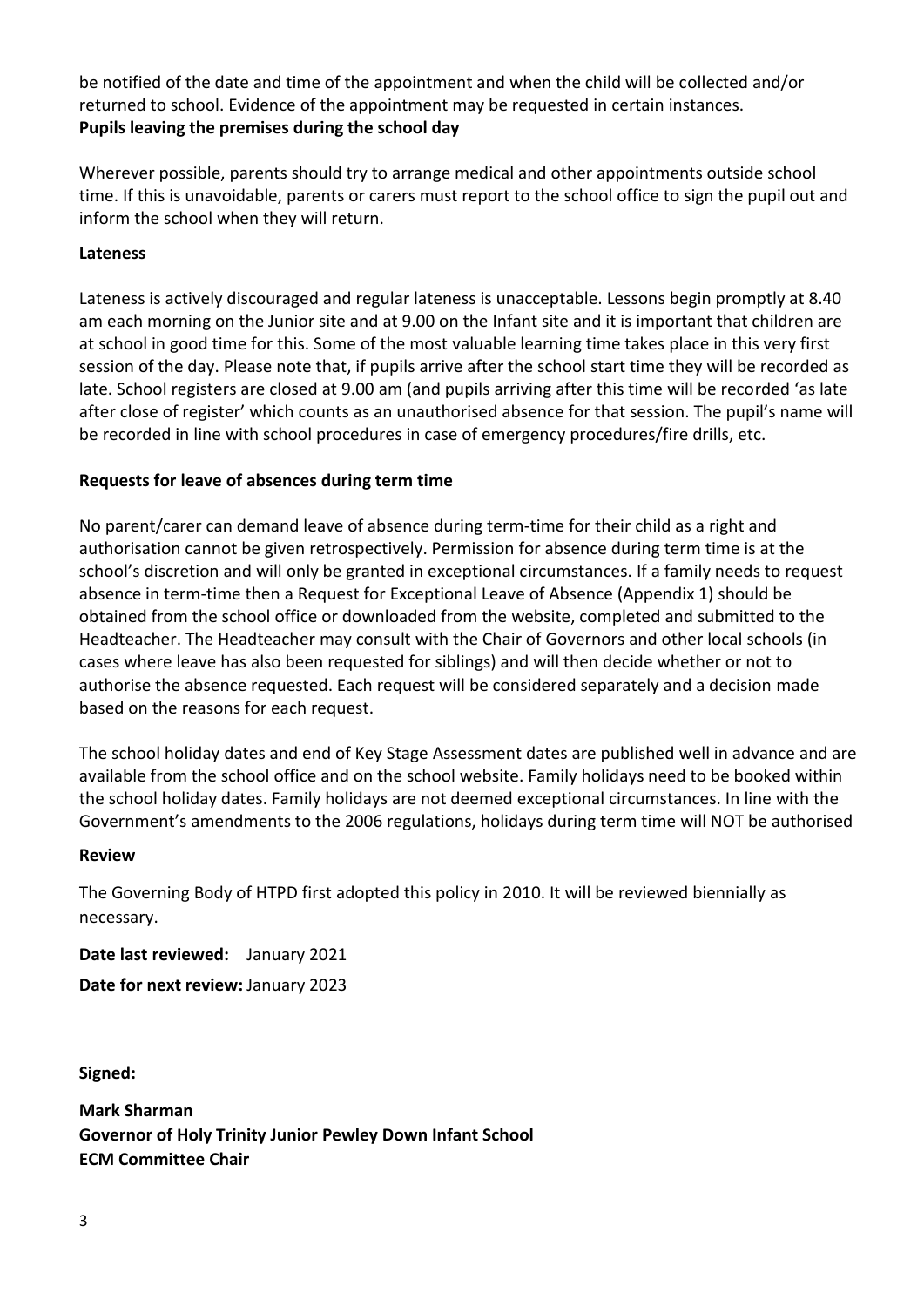

## Holy Trinity Pewley Down School

## Request for Exceptional Leave of Absence

Please read the following guidance carefully and do ask if you need further advice:

Parents have a legal responsibility to ensure their child's attendance at school – we consider that every day at school is an important opportunity for learning. Please be aware that The Education (Pupil Registration, England, Amendment) Regulations 2013, which became law on 1<sup>st</sup> September 2013, state that headteachers may not grant any leave of absence during term time unless there are exceptional circumstances. The headteacher is also required to determine the number of school days a child can be away from school if leave is granted.

Please complete and submit this form to the School Office if you would like your request for your child's leave of absence due to exceptional circumstances to be considered. We may ask to meet with you to discuss your request.

| To be completed by the parent/guardian                                             |                                                                                                                                                                                                                                                                                               |
|------------------------------------------------------------------------------------|-----------------------------------------------------------------------------------------------------------------------------------------------------------------------------------------------------------------------------------------------------------------------------------------------|
| Name of child:                                                                     |                                                                                                                                                                                                                                                                                               |
| Class:                                                                             |                                                                                                                                                                                                                                                                                               |
| Dates of absence:                                                                  |                                                                                                                                                                                                                                                                                               |
| Total number of school days missed (not<br>including weekends or school holidays): |                                                                                                                                                                                                                                                                                               |
| Has absence been granted already this<br>academic year:                            | Yes/No                                                                                                                                                                                                                                                                                        |
| If yes, how many days?*                                                            | *If this absence request is for 5 days or more or will take the authorised<br>absence to more than 5 days during the school year then you will be<br>required to attend a 1-1 meeting with the Head Teacher. Please contact<br>the school office on 01483 570038 to arrange this appointment. |
| Reason for absence (special circumstances/exceptional reasons):                    |                                                                                                                                                                                                                                                                                               |
| Parent's signature:                                                                | Date:<br>Dlanca nota: Surray County Council is tightaning thair attandance procedures on casual absenteeism                                                                                                                                                                                   |

*Please note: Surrey County Council is tightening their attendance procedures on casual absenteeism. Whilst the school may be aware of your child's absence, absences may still be investigated by the Inclusion Officer.*